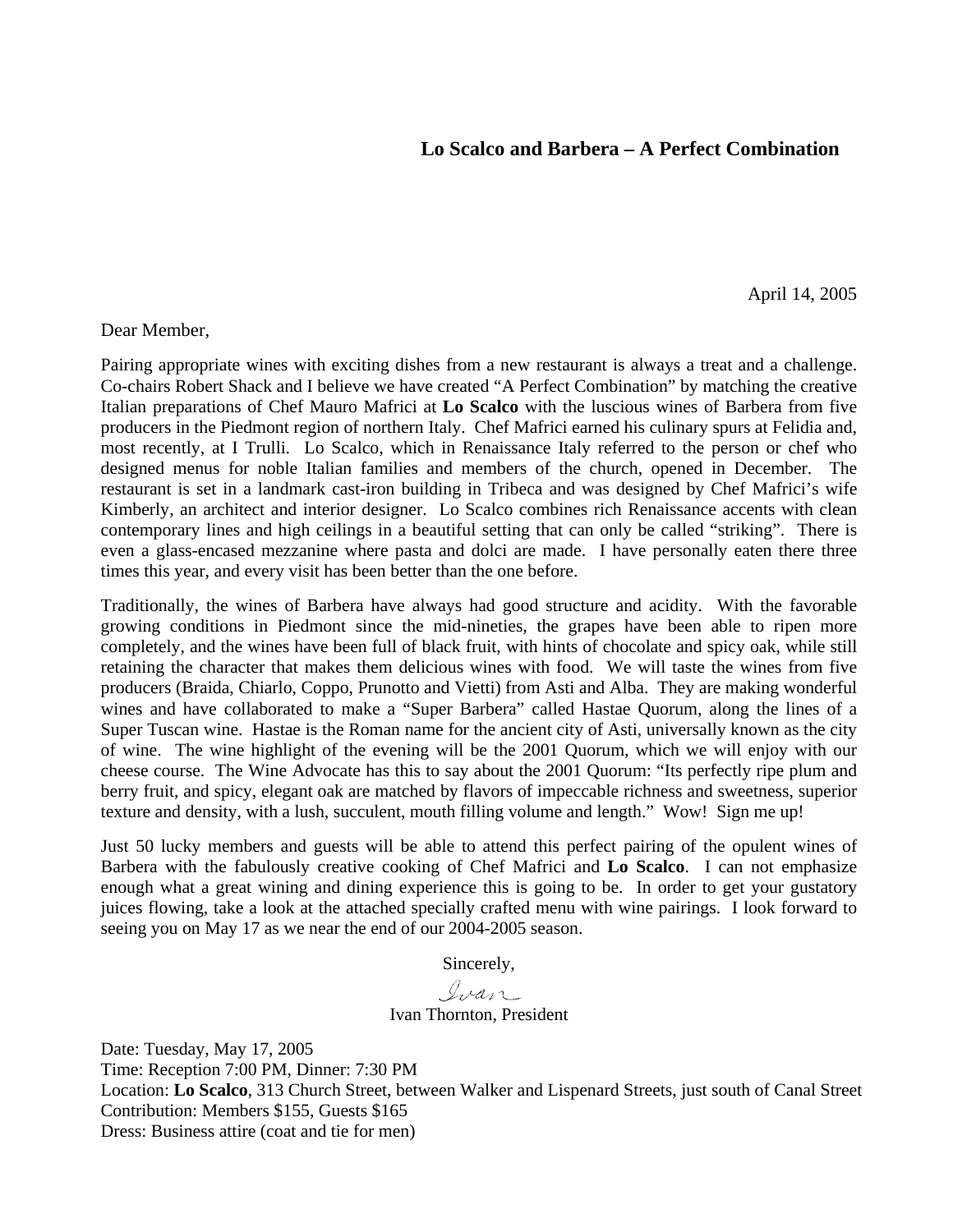# **The Wine and Food Society, Inc., New York**

# **Lo Scalco and Barbera – A Perfect Combination**

Meeting #1054, Tuesday, May 17, 2005 **Co-Chairs: Bob Shack and Ivan Thornton** 

# **Hors d'oeuvres**

*Chef's Seasonal Special Selections*  **Arneis, Cerretto Blange 2003** 

## **Appetizer**

*Duck Prosciutto with Balsamic Vinegar and Apple Salad* 

**Chiarlo Barbera d'Asti 2003** 

### **Risotto**

*Risotto with Porcini Mushrooms and Roasted Quail* 

**Coppo Barbera d'Asti L'Awocata 2002** 

### **Fish Course**

*Monkfish in a Tomato Broth with Clams* 

**Prunotto Barbera d'Asti Costa Miole 2001** 

### **Meat Course**

*Lamb Chop in a Black Truffle Sauce* 

**Vietti Barbera d'Alba Scarrone 2003 Braida Barbera d'Asti Bricco Dell'Uccellone 2001** 

### **Cheese Course**

*Taleggio, Piave, Erborinato, Parmiggiano, Pecorino di Pienza* 

**Hastae Quorum Barbera d'Asti 2001** 

### **Dessert**

*Frollino with Mascarpone Zabayone, Nectarine and Blueberry Sorbet* 

**Vietti Moscato d'Asti, Cascinetta 2004** 

**LoScalco Executive Chef: Mauro Mafrici**